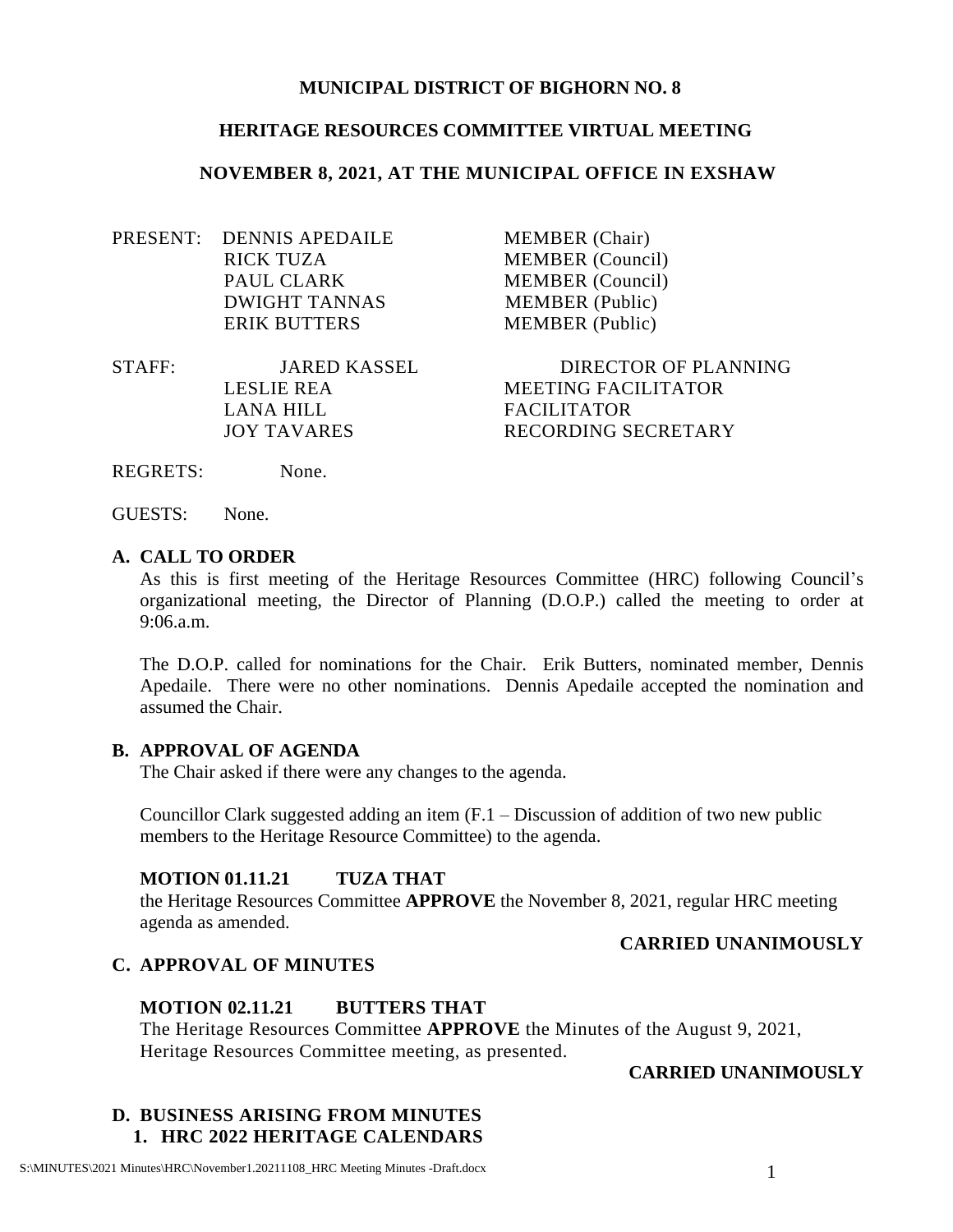The Chair provided an update regarding the Heritage Calendar project and noted that 10 photographs out of the 13 previously shortlisted photograph collection for the 2022 calendar project have been assigned an adequate and workable caption and three photographs were missing captions.

The Chair then asked the D.O.P. for an update regarding 2022 Heritage Calendar Project.

D.O.P. informed that there are unresolved publication issues which needed immediate attention in order to print and publish the 2022 calendars. The D.O.P. explained that the initial photograph collection shared with the HRC members in the previous meetings for shortlisting of images were screenshots of the original digital photographs from the Glenbow Archives website. These images were copyrighted by Glenbow Archives and required purchasing of copyright by the MD of Bighorn for publishing in the Calendar.

The D.O.P. highlighted that the physical location of the Glenbow Library was closed for renovations and their records were moved to University of Calgary. These could be accessible only via online purchase. Since the physical location for Glenbow Library was out of commission it was difficult to get a hold of someone for purchasing the images.

The D.O.P. assured the board that he will keep trying to contact Glenbow Library. The D.O.P added that he had sent a few emails and made some calls and was waiting for response from the contacts listed on the Glenbow website.

The Chair asked for if the MD would be willing to publish the photographs on "approval sorted" basis.

The D.O.P. explained that the cost per image was \$25.00 and that the MD was willing to and able to pay for the 13 photographs that were lined up.

The D.O.P. explained that the issue was with printing these images as the contracted print company Canmore Printcraft would require high-definition image files for printing instead of the screenshots which would pixelate upon re-sizing. Hence to maintain the quality of the pictures it was necessary to purchase the original images.

The Chair agreed with the D.O.P. and suggested he keep trying to establish contact with the Glenbow Museum and if it does not get completed on time, we may have to move it up for next year.

The Chair then asked for suggestion on captions for the three images.

Member Tannas pointed out that the images and their caption did not match while some images were missing.

The Chair suggested that the HRC look at each photograph one by one and make a decision.

The D.O.P. informed the HRC that he complied the information from the emails received from the members and that he had edited some of the language for grammatical errors.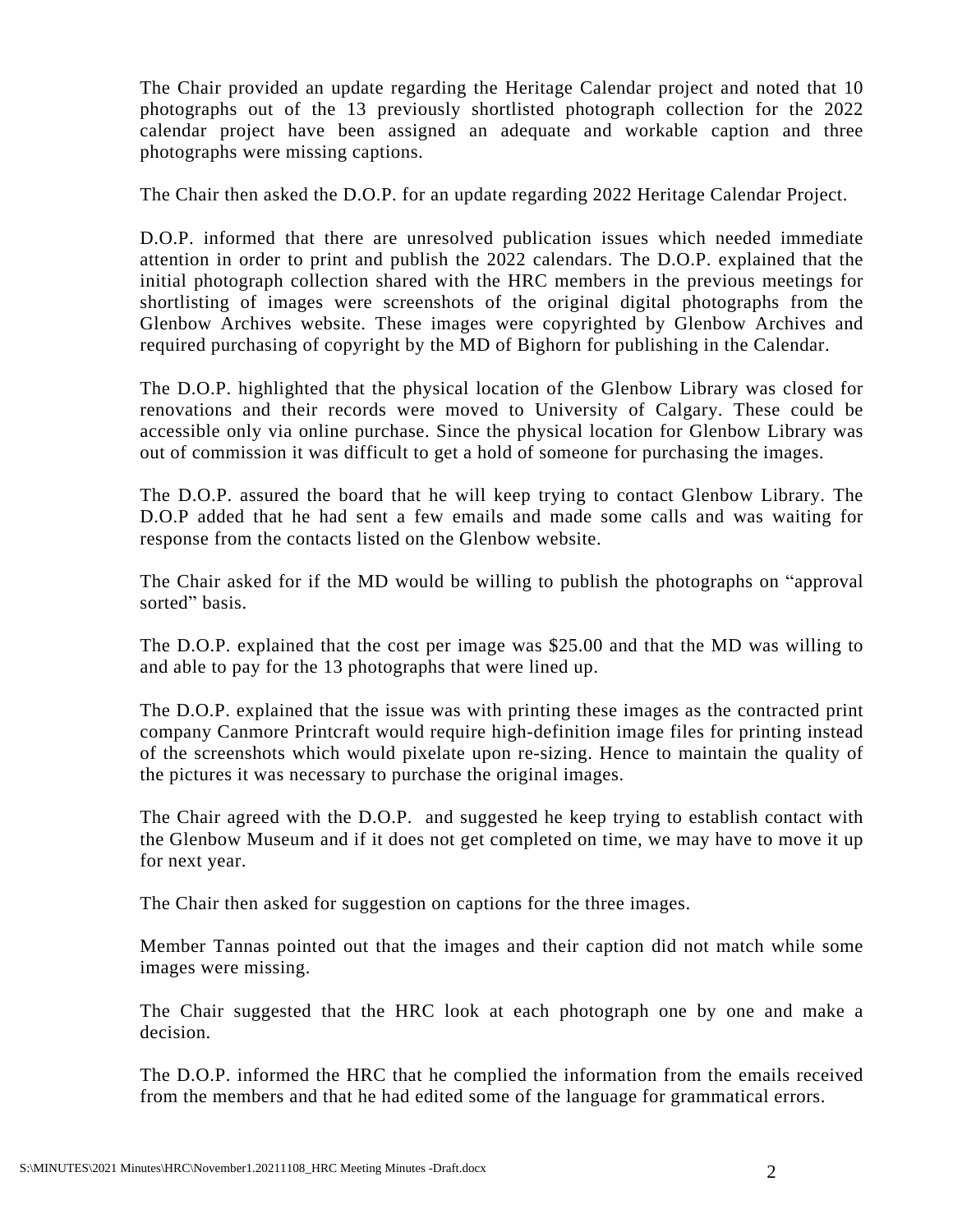The Chair asked the D.O.P. regarding retention of information received from Dene Cooper about Dead Man's Flats history and how it was incorporated in our records.

D.O.P. assured that all the information was saved in the original agenda for August 09 HRC meeting. The D.O.P. will inquire about the process for storing the hardcopy at the MD office. He asked the committee if they had any further directions.

The Chair added that the historic records that were shared with the committee as information needed to be documented and saved so these can be extracted at a future time if needed. He wanted to make sure if someone was looking for these records, they would easily find it.

D.O.P. replied that he will find out the process for retention of historic records at the MD office and revert to the committee.

The Chair suggested to go through the images and either approved or plan to amend the captions and the images.

• Photo  $#1$  – Two-handed saw – Member Tannas misunderstood that the caption provided by him was missed on this image.

The Chair read the caption on page 10 of the package. The photo and caption were Approved.

• Photo  $#2$  – Walker sawmill – The Chair informed that this image was missing a title.

Member Butters asked the Chair if it was necessary to have captions for all the images and that if it would be okay to just have the image with its original title instead. The Chair asked for approval from the members, and this was agreed unanimously.

The Chair added that title on the photograph to be adequate and if they found something else to improve it would be updated.

- Photo #3 Horses pulling logs on sled. The photo and caption were Approved.
- Photo  $#4$ ,  $5 -$  Kerr & Prince Member Tannas explained that the caption of this photograph was not accurate and that Mr. Kerr was a President of the Eau Claire Lumber Company and he hired a millwright Vermont by the name of the Prince to run.

The Chair asked if Member Tannas could email this to the Chair and the D.O.P for the caption. The Chair will edit this information in the present caption.

D.O.P. recommended that we add "Isaac Kerr President of the Eau Claire and Bow River Lumber Company to the caption.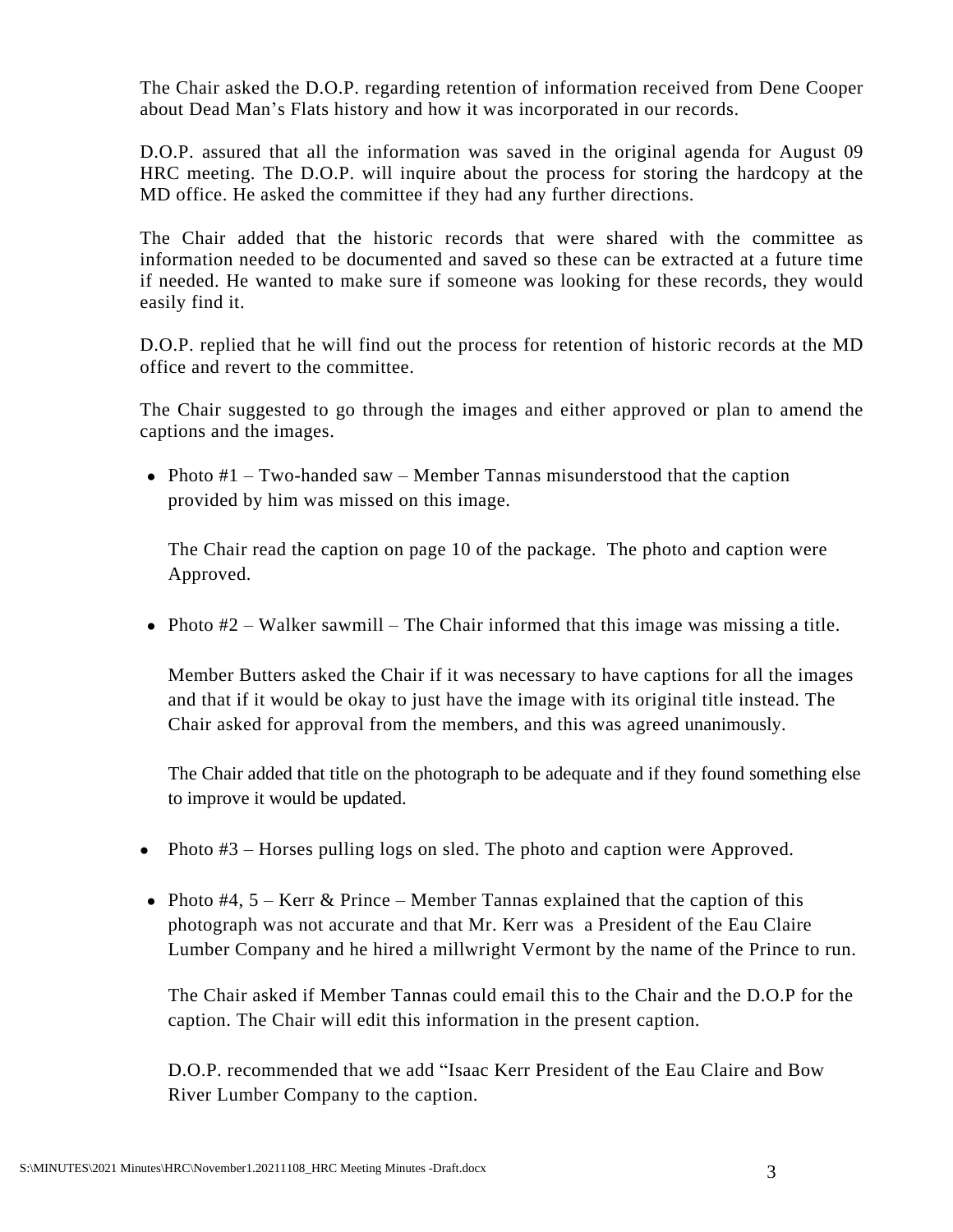• Photo  $#5$  – Dam Survey photo – The Chair asked if this image and its caption (lunch at the Eau Claire Camp site) was appropriate. Member Butters pointed that there was an error with the caption.

The D.O.P. informed the committee that this was one of the captions that was submitted by Member Tannas.

Member Tannas informed that the caption he provided was for a different picture (Survey Crew from 1907 surveying for dams) in the original list that was shared with the committee, and that picture was missed from this list.

Member Butters asked to refer to previous months package as it had the right images and captions. He added that the image (Survey Crew from 1907 surveying for dams) wasn't missed but just moved.

The Chair asked for suggestions if a new picture was required or it just a correction for the picture.

The D.O.P. reverted to the original email and verified that there were discrepancies between the minutes form the previous meeting and the information sent out in his email, and that he will email updated images and captions to the Chair for review.

The D.O.P. asked Member. Tannas if he was okay with switching back to the original photo. Member Tannas agreed and was okay with this decision.

Meeting Facilitator shared the screen to show the list of photographs and the order which was shared in the previous package for reference.

The Chair asked Member Tannas if it was okay if the images and their description shared in the previous meeting for (lunch time in Eau Claire) is used.

Member Tannas agreed and suggested that we also keep the photo (Dam Survey photo) with the original description from the Glenbow museum.

The Chair recommended that we keep the Dam Survey photo and number it 14 on the ongoing list and the extra photos could be saved for next year or as a backup.

• Photo  $#6$  – Ghost Suspension Bridge.

The Chair Asked if there were any addition or update for this photo and its caption. Member Butters added that this was one of the premium photos and if there was room for the lengthy description it should be kept as it is. The photo and caption were Approved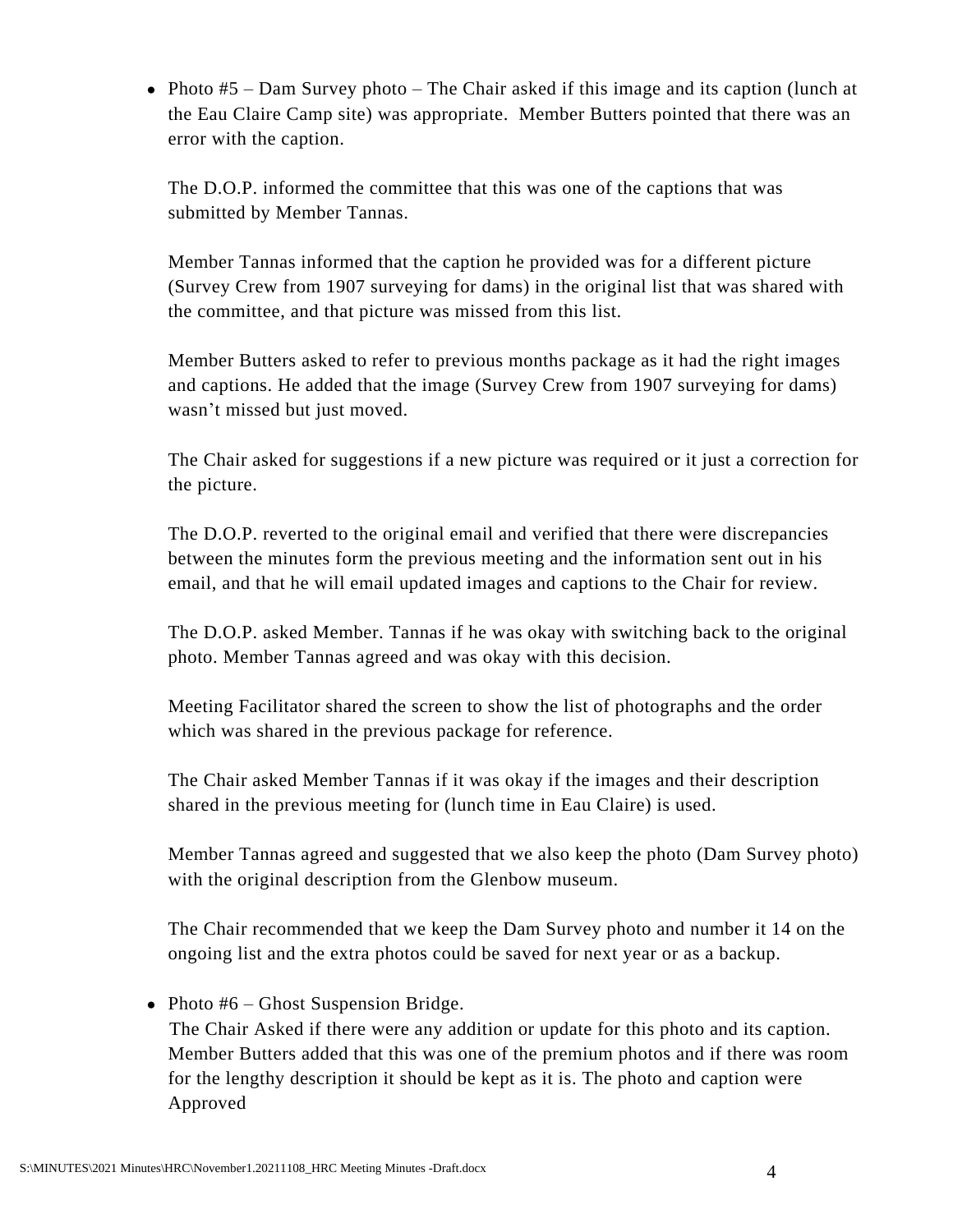- Photo  $#7$  Cement Hydraulic Mining Operation The Chair informed that the description for this picture was received from Dene Cooper, he asked if there were any changes or updates. Seeing none the photo and caption were Approved
- Photo  $#8$  North Sheep Road the Chair informed that there was no caption on this photo. Member Clark suggested that we use the title that is already on it as it describes the location of the picture.

The Chair asked this was okay and if there were any suggestion seeing none the photo and the title were Approved.

• Photo  $#9$  – Walking Buffalo –Member Tannas shared that this caption for the photo was derived from book that he received, and the caption was well edited by the D.O.P.

The photo and caption were Approved

- Photo #10 Forestry Lookout The Chair informed that this image was missing a caption and that he would be able to write a short caption for this from the information that was shared in the earlier meetings.
- Photo #11 Tunnels for Dam The Chair asked if anyone had any issues or suggestions for this photo and caption.

Member Clark informed the that he found the description off the internet. The Chair moved to approve the photo and caption.

Photo #12 – Cowboys at Roundup – The Chair asked Member Butters if the caption was appropriate as he had sent in the information for this image. Member Butters was happy with the edit.

The Chair asked if there were any comments or suggestion seeing none he moved to approve the photo and caption.

• Photo  $\#13$  – Mystery House – The Chair informed that this caption was based on the information that was received from Dene Cooper. He asked if there were any updates or suggestion for this photo.

Member Butters suggested that we engage the MD readers and ask if they have any information regarding the background for this house.

The D.O.R. informed that in the original picture form the Glenbow museum the images were listed as the federal and provincial forestry station at the entrance to Kananaskis.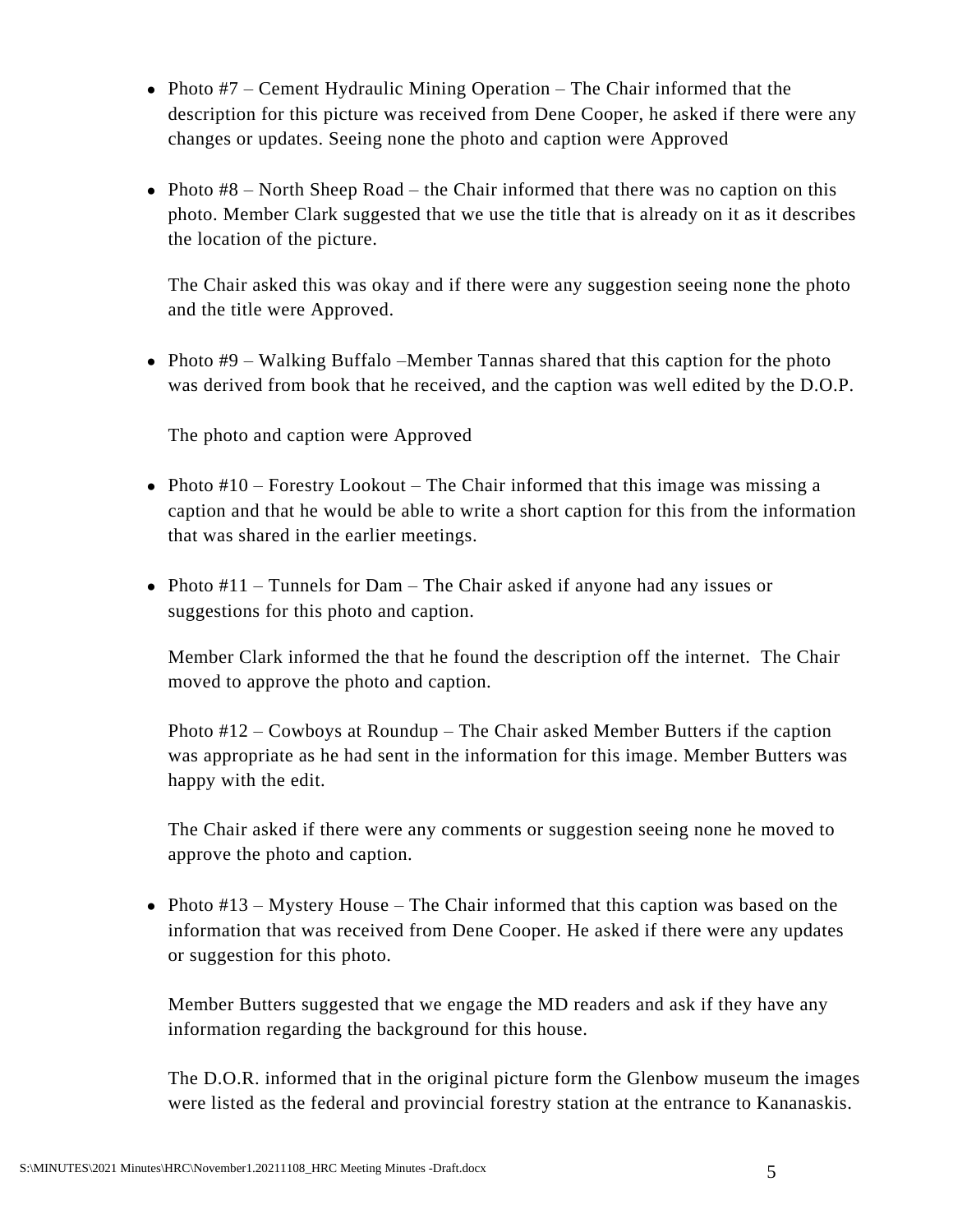Member Erick suggested that we eliminate the paragraph with all the places that its not and keep the original title and caption from Glenbow museum.

The members agreed unanimously and moved to approve the photo and caption.

Member Clark brought to everyone's attention that there is a clear picture of the Colonel Walker's Sawmill in Kananaskis on the internet and asked if we could use that picture instead of the one, we have on file.

The D.O.P. explained that as the MD is going to publish this information, we need to have the original image with the copyrights.

The Chair asked to note this information for next time (2023 calendar) and save this as a back-up image.

Member Clark asked if we had a back-up in-case these approvals/ copyrights from Glenbow were not received in time. The Chair suggested that the committee finalize the captions and images and have a package ready so when the copyrights are received, we may publish the calendar if not we have to suspend the project until copyrights are sorted.

The D.O.P. informed that he will try to get a hold of alternate institutions and make continues attempts to get this information sorted.

Member Clark asked that the MD had hired a consultant several years ago to do an inventory of all the pictures he could find in the archives relating to the MD. Member Clark asked if these were useful or available for use. (Images of historic value, survey, and heritage items)

The Chair recalled this information been collected but informed that the MD might not have permission to publish this information as this was used for identification process only.

The Chair suggested that the HRC discuss the final design at the October 4, 2021, meeting and moved on to the next item on the agenda.

## **2. Site Visits for HRC Members**

The D.O.P. informed the HRC that M.D. Council has not approved in-person meetings yet, due to the on-going pandamic so he cannot approve site visits. He will inform the HRC once M.D. Council updates their policy.

The Chair asked if there any questions for D.O.P. seeing none he moved on to the next item.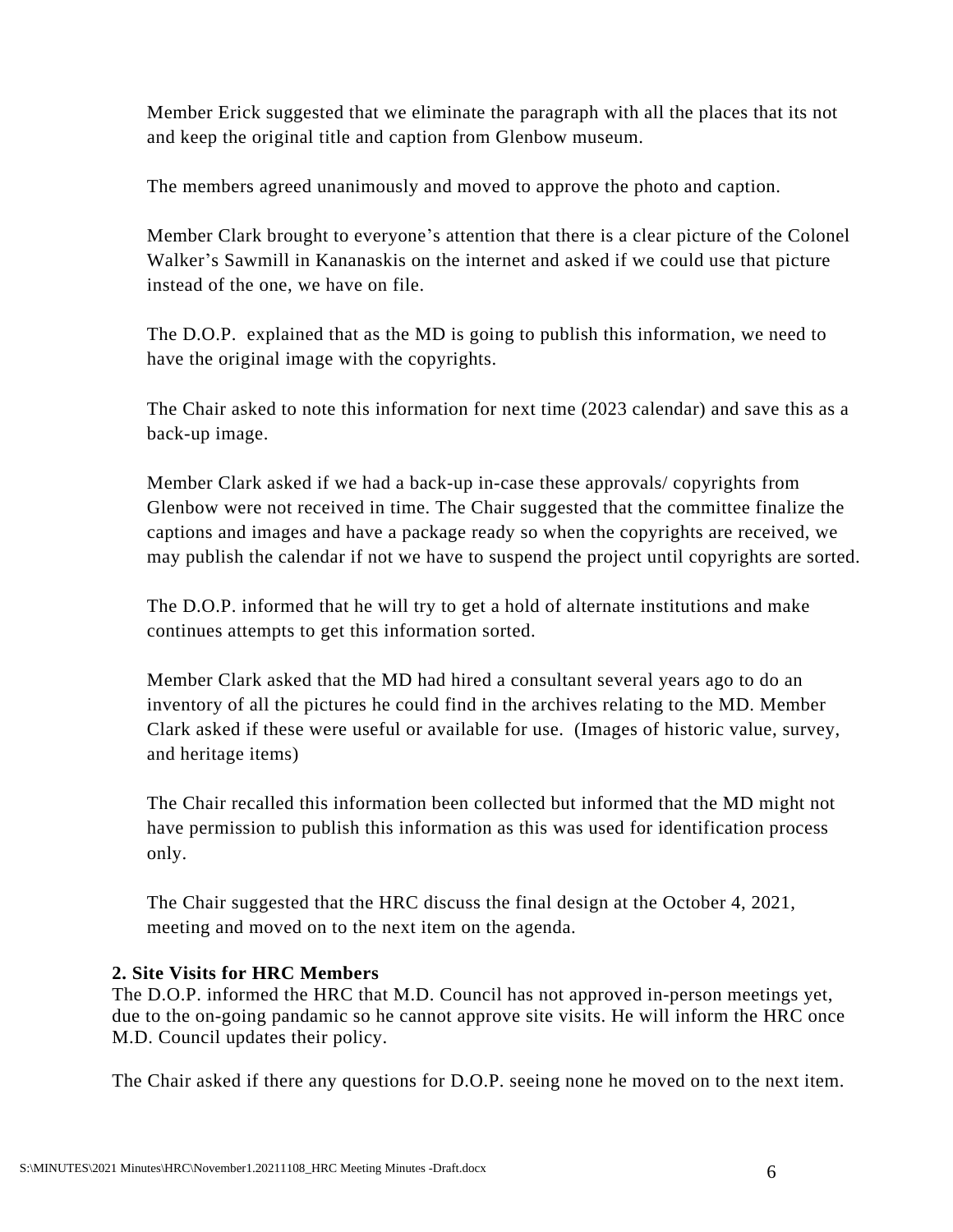## **3. Research Project with Fireweed Consulting Group**

The Chair brought to the attention of the committee that the information shared in the report form the consultant wasn't formatted and looked like it was taken from other sources and said it required more finesse.

Member Butters agreed with the Chair but added that the detailed information accumulated from various sources was relevant and a valuable record. He wasn't sure if this information was for publishing purpose or for retaining in our archives.

The Chair agreed and said that he would like to have a brief review with the consultant to tidy up the information on hand.

The D.O.P. informed the Chair that the consultant was available to answer any question they had today but suggested that the MD put together all the questions, comments, and suggestions regarding the submissions and email them to the consultant Ms. Laura Pasacreta, so she has an opportunity to respond/ edit the information.

The Chair recommended that he would prefer talking to the author directly and go through the document page by page. He further added that it is much easier to describe the small edits verbally than writing it up.

Member Butters suggested that we focus only on the pages which required edits with the consultant rather then going through the whole document page by page which would be time consuming.

Member Clark added that there were members of the committee present who had a plethora of knowledge regarding the history of the area and it would be easier to email he edits to the D.O.P. rather than having a lengthy conversation regarding the documents.

Member Tannas agreed and commented that the information compiled in the document was outstanding but needed some tweaks was missing on some information on the northern portion of the MD. He further added that this information was available in some of the history books that he currently had and was willing to point Ms. Pasacreta in this direction if needed.

Member Butters agreed with Member Tannas and concluded that he will email the edits and errors to the D.O.P. for corrections. Member Tannas will also send the information to the D.O.P. to be shared with Ms. Pasacreta.

The Chair concluded by recommending that both Member Butters and Member Tannas send their notes to Ms. Pasacreta for edits or addition to the current document.

The Chair preferred to have a verbal conversation with Ms. Pasacreta and asked the D.O.P. if it was possible to have a separate phone call or conversation to discuss this with her. The D.O.P. agreed and would set up a call with Ms. Pasacreta.

The Chair asked if the committee was okay with the above process.

The D.O.P. recommended putting a deadline of Friday November 12, 2021, for written submission and notes to be sent to Ms. Pasacreta.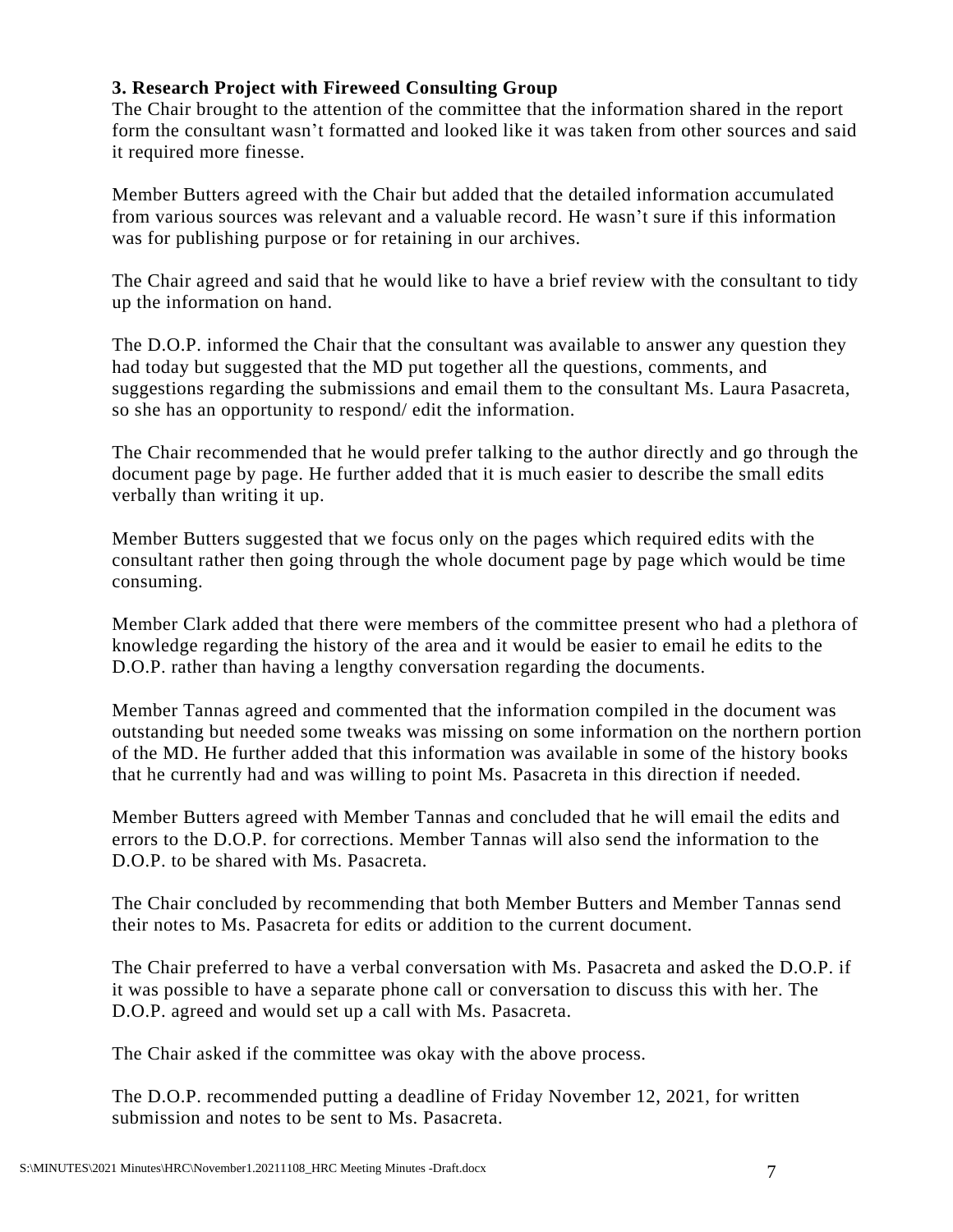## **1. UNFINISHED BUSINESS**

## **1. Tracking Form**

The Chair provided a summary and origination on the working of the tracking form to the new HRC member Mr. Tuza.

The Chair asked if there were any questions or concerns regarding the process for the tracking form seeing none, he referred to pages 152 - 160 one by one and asked if there were any comments.

The Chair differed the pending item regarding the Oral History interview on page 161 for an in-camera discussion.

The Chair continued with the tracking list and pointed out on item regarding Collecting Archivable Material on page 164

The Chair updated the HRC that he spoke with the Canmore Museum Director because a recent news report indicated they hoped to soon present plans for a new stand-alone museum space. The Canmore Museum Director is now aware that the M.D. does not have significant place to archive historical items. The Chair said if the Canmore Museum was to relocate, the Director would keep the MD's needs in mind and there could possibly be space made available for M.D. of Bighorn historical items – perhaps even a separate room/gallery dedicated and operated by the MD. The Chair believes it will be some time before plans are completed and even longer before budget could be approved for the Canmore project. However, the MD is now noted as a potential interested party.

The Chair added that the Canmore Museum Director had also invited him to join a meeting with one of his groups to discuss these development plan further. The Chair has agreed to attend one of these meeting scheduled for early January of 2022. The Chair will provide an update regarding the meeting later.

The Chair moved on to the next item on the tracking sheet To Develop Creative Tool on page 166 for engaging the community. This item will be reviewed at a later date.

There were a few items that were on-going and needed no further discussion but were to stay on the list for review when necessary.

Member Tuza asked where the information or pictures of the current events stored. The D.O.P. replied that the digital copies of these images were stored on the MD Bighorns network in the HRC folder.

The Chair asked if there were any comments or questions seeing none he moved to next item on the agenda.

## **F. NEW BUSINESS**

## 1. **Discussion of addition of two new public members to HRC**.

Member Clark brought to the committee's attention that the HRC had two spaces open for public members. He added by saying that he had discussed this with the D.O.P. and knows one person who is interested in being a part and contributing to this committee.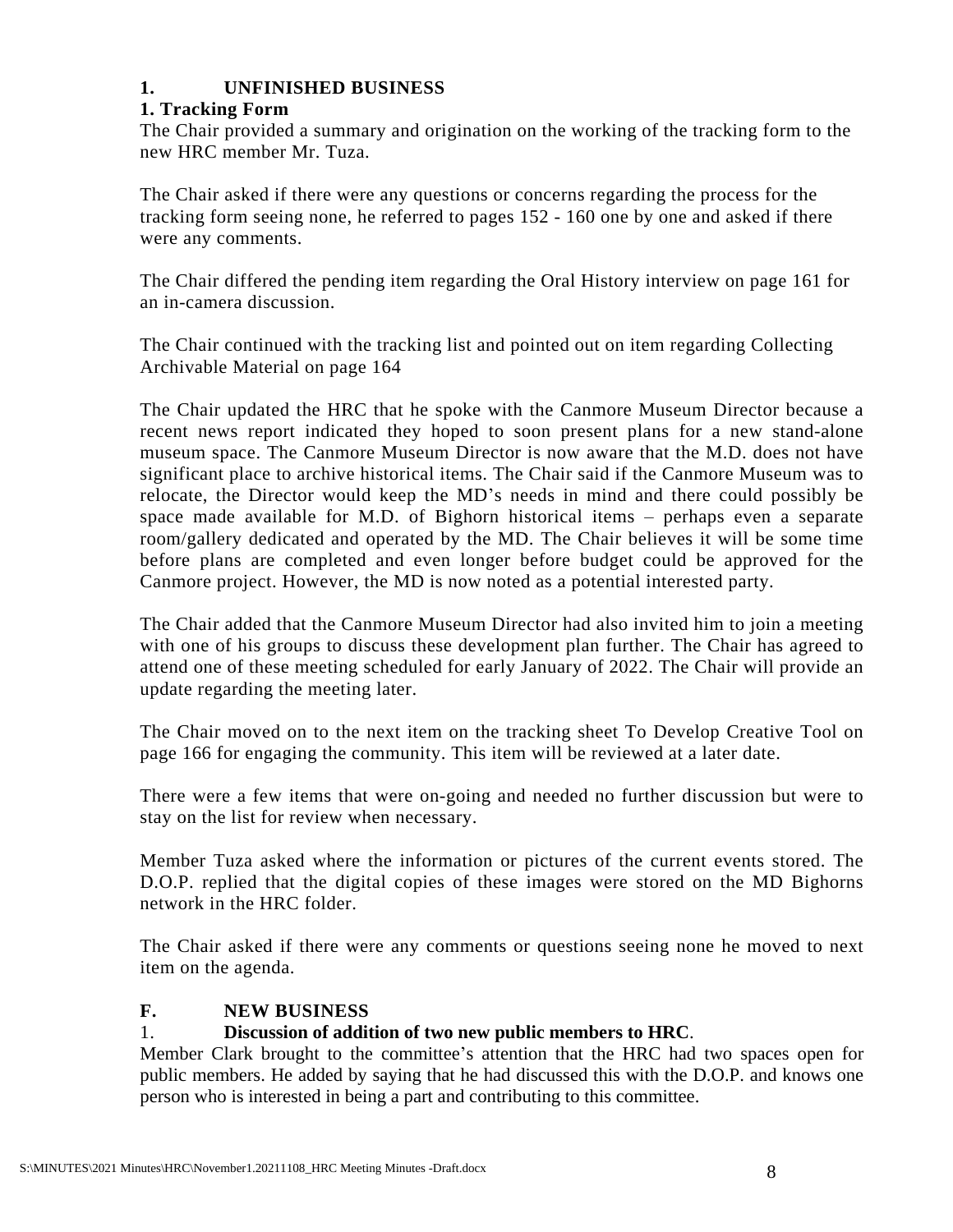Member Clark looked for directions regarding the process for adding a new member to the Committee and if this needed to be approved by the Council.

The D.O.P. replied that since HRC is a committee of Council, it would be the Council who will make decision on adding members to any committee. The D.O.P. will need directions regarding this process.

The Chair asked the Meeting Facilitator for her input.

Mrs. Rea recommended that if there are people interested in joining a committee, they should fill out a Board and Committee Application form which gets brought forward to the Council. She informed that the HRC has its own By-law so it isn't a Council committee and applications can be forwarded as recommendations to Council.

# **G. CORRESPONDENCE**

NONE

# **H. EDUCATIONAL/INFORMATIONAL ITEMS**

The Chair informed that there were three items that were discussed in the last HRC meeting and wanted to briefly comment on the information shared by Member Clark regarding Jerry Potts and how he was a guy who worked for the Mounted Police and acted as an agent for the other side in the treaties with the natives. The Chair just wanted to highlight his contribution to these treaties and wanted the HRC to investigate collecting more information about Jerry Potts.

# **I. IN CAMERA**

# **MOTION 03.11.21 TUZA THAT**

The Heritage Resource Committee go **IN CAMERA** to discuss confidential items at 10:45 A.M.

## **MOTION 04.11.21 CLARK THAT**

The Heritage Resource Committee come **OUT OF CAMERA** at 10:49 A.M.

## **J. NEXT MEETING DATE**

The meeting date is December 6, 2021, to be held virtually, unless otherwise noted.

The Chair asked if this date would work for all the members.

Member Clark commented that there won't be any additional information for this meeting as most of the items were already discussed.

Member Butters suggested that we keep the December 6, 2021, date in mind and await the call of the Chair if this meeting is necessary or not. Members agreed unanimously.

The Chair will consult with the D.O.P. regarding the next meeting date for December. If no meeting is held in December the next meeting date will be February 07, 2022.

There were no further discussions or comments.